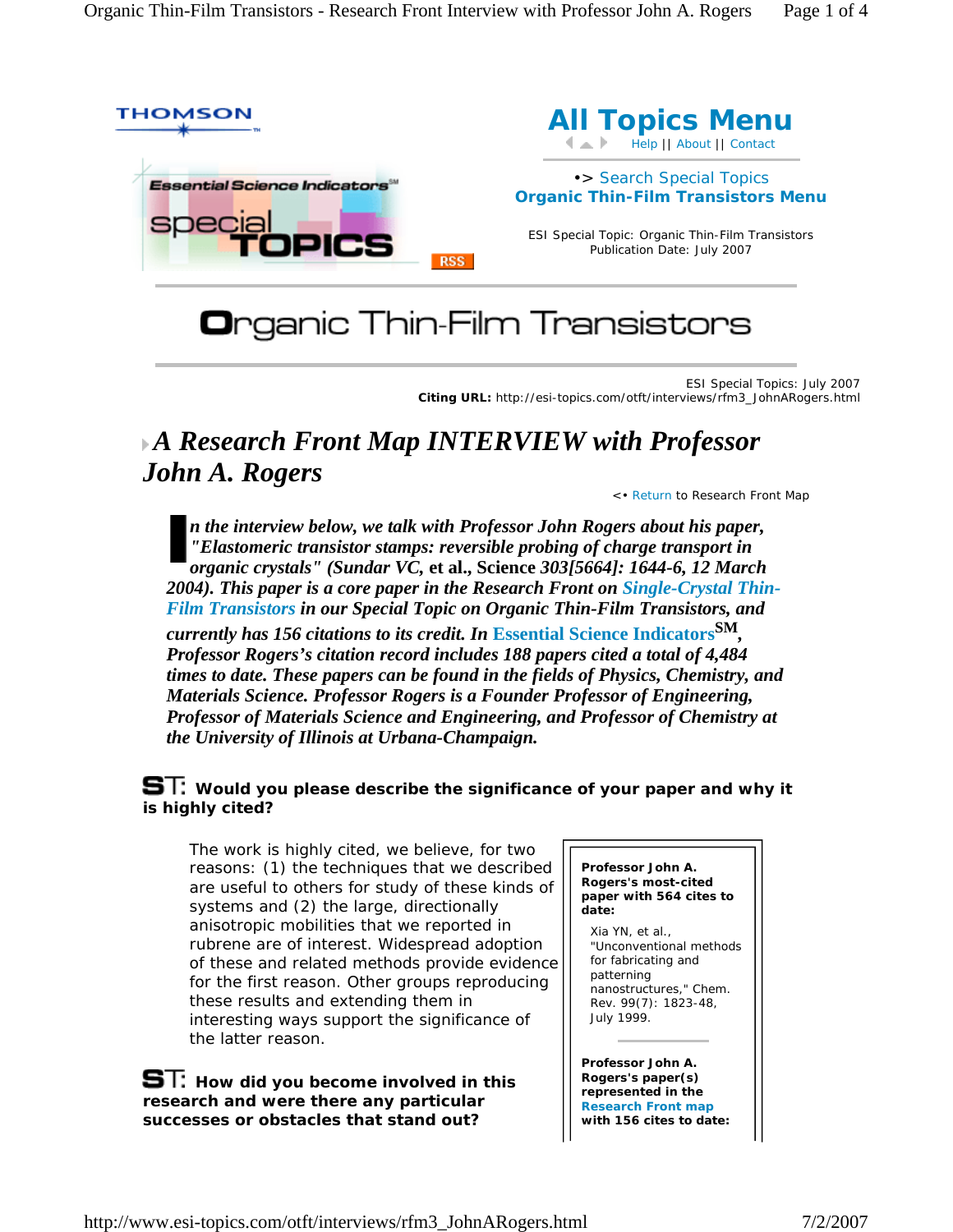We have been interested in organic semiconductor materials for some time, mainly for their use in flexible electronics. The study of single-crystal samples of rubrene reported in this paper involved a collaboration with a materials physics group at Rutgers, aimed at exploring upper limits in transport properties for more technologically relevant thin-film materials. The mechanical and chemical fragility of the crystals demanded new approaches to examine their electrical properties, in this case through the use of



field-effect transistor structures. The soft contact, "transistor stamp" approach that we reported enables non-destructive and reversible measurement of the intrinsic properties of transport on the pristine surfaces of such samples.

#### **ST:** Where do you see your research and the broader field leading in the **future?**

The organic electronics community continues to make impressive progress, not only on the basic science of organic semiconductors but also on their transition to commercial technologies. In fact, a large fraction of the research and development in this area now occurs at companies. Many university groups, including ours, are shifting their attention to newer classes of advanced materials that have the potential to offer improved performance.

## **ST:** Do you foresee practical or commercial applications?

Yes, there are commercial opportunities for organic semiconductors. The most promising initial applications are in active matrix circuit backplanes for flexible display systems. Impressive prototypes of paperlike electrophoretic displays and flexible organic light-emitting diode devices, together with associated commercialization plans, have been announced recently by several companies.<sup>14</sup>

#### **John A. Rogers, Ph.D. Department of Materials Science and Engineering University of Illinois at Urbana-Champaign Urbana, IL, USA**

<• Return to Research Front Map

### **A Closer Look...**



Below are images sent in by Professor John A. Rogers which correspond with the featured paper, or current research.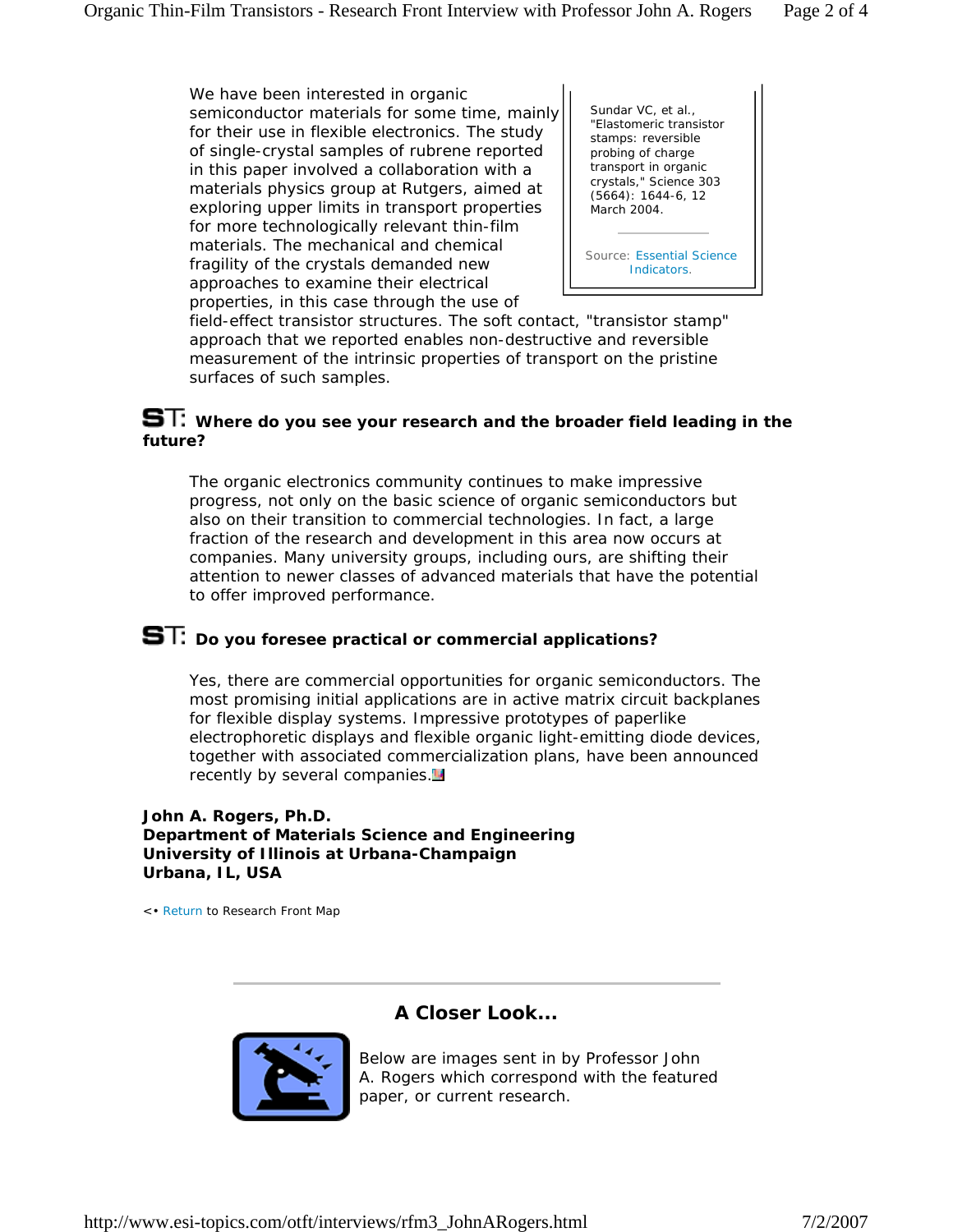**Figure 1:**



#### **Figure 2:**